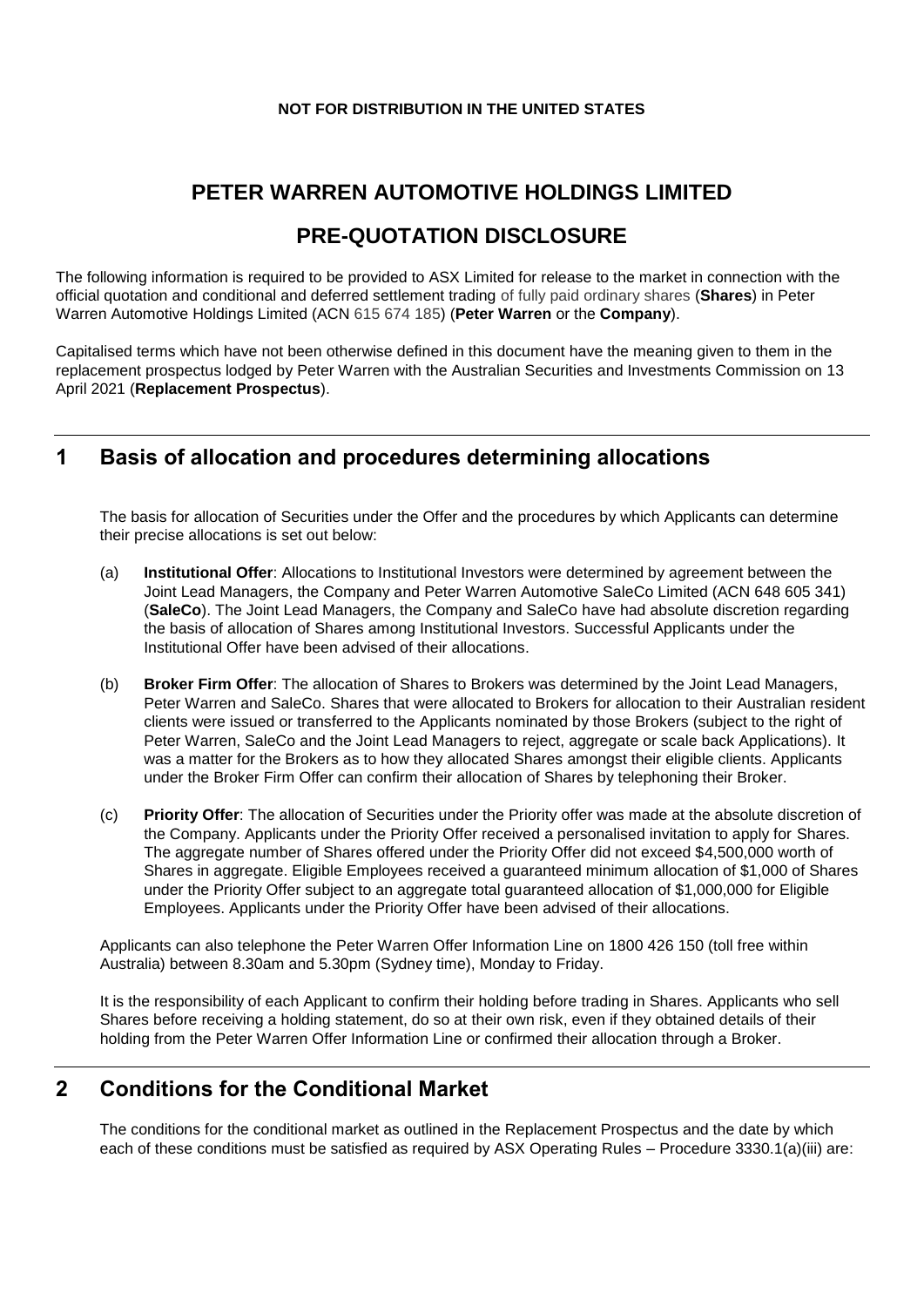| <b>Condition</b>                                                               | Time for satisfaction   |
|--------------------------------------------------------------------------------|-------------------------|
| Settlement of the Offer                                                        | Thursday, 29 April 2021 |
| The issue and transfer of Shares to successful Applications<br>under the Offer | Friday, 30 April 2021   |

#### **3 The Final Price and number of Shares issued and transferred under the Offer**

- (a) The Final Price for each Share under the Retail Offer (comprising the Broker Firm Offer and the Priority Offer) and the Institutional Offer is \$2.90.
- (b) The total number of Shares allocated under each part of the Retail Offer and the Institutional Offer and the IPO Shares is:

| <b>Total Shares issued or</b><br>transferred under the Offer | 89.655.172 |
|--------------------------------------------------------------|------------|
| Institutional Offer                                          | 77,629,308 |
| <b>Priority Offer</b>                                        | 1,551,725  |
| <b>Broker Firm Offer</b>                                     | 10.474.139 |

At Completion of the Offer, there will be a total of 166,555,203 Shares on issue.

The Company confirms that at the time of Completion of the Offer, it will have a free float of at least 20% as shown below:

| <b>Free float</b>            | 50.7%      |
|------------------------------|------------|
| <b>Free Float Shares</b>     | 84,482,758 |
| <b>Total Escrowed Shares</b> | 82,072,445 |

#### **4 Intended despatch date**

- (a) The intended date for the despatch of:
	- (i) in relation to all holdings on the CHESS sub-register, a notice from Peter Warren under ASX Settlement Operating Rule 8.9.1:
	- (ii) in relation to all other holdings, issuer sponsored holding statements; and
	- (iii) any refund money,

is Monday, 3 May 2021.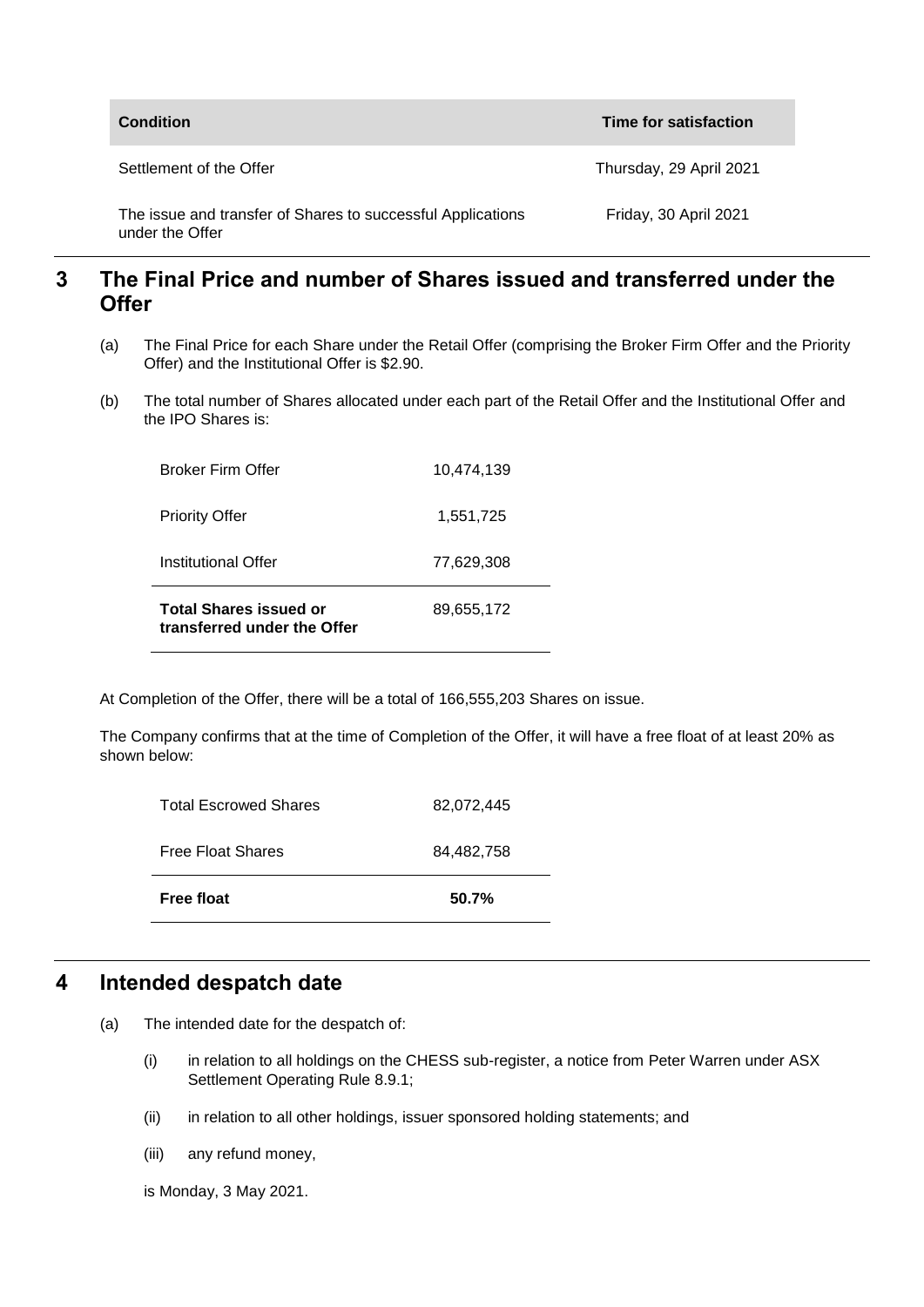# **5 Voluntary escrow**

The following is a breakdown of the number of Shares subject to voluntary escrow and the escrow period applied to those Shares. For details of the material terms of the voluntary escrow arrangements, including any exceptions to the restrictions on disposal, please refer to Sections 7.12 and 9.7 of the Replacement Prospectus.

| <b>Parties whose securities are</b><br>subject to voluntary escrow                                               | <b>Number of securities</b><br>subject to voluntary<br>escrow | <b>Escrow period</b>                                                                                 |
|------------------------------------------------------------------------------------------------------------------|---------------------------------------------------------------|------------------------------------------------------------------------------------------------------|
| Quadrant Private Equity No. 5A<br>Limited (ACN 612 568 304) as trustee<br>for Quadrant Private Equity No. 5A     | 7,826,593                                                     | Until after release of the interim<br>financial results for the half year ending<br>31 December 2021 |
| Quadrant Private Equity No. 5B Pty<br>Limited (ACN 612 569 712) as trustee<br>for Quadrant Private Equity No. 5B | 4,817,596                                                     | Until after release of the interim<br>financial results for the half year ending<br>31 December 2021 |
| Quadrant Private Equity No. 5C Pty<br>Limited (ACN 612 569 105) as trustee<br>for Quadrant Private Equity No. 5C | 3,041,008                                                     | Until after release of the interim<br>financial results for the half year ending<br>31 December 2021 |
| The Warren Family Pty Limited (ACN<br>077 816 883) as trustee for Peter<br><b>Warren Family Trust</b>            | 25,323,308                                                    | Until after release of the interim<br>financial results for the half year ending<br>31 December 2021 |
| WF Property Holdings Pty Ltd (ACN<br>000 245 849)                                                                | 33,103,448                                                    | Until after release of the interim<br>financial results for the half year ending<br>31 December 2021 |
| Wildash (Qld) Pty Ltd (ACN 601 220<br>099) as trustee for Wildash<br><b>Investment Trust</b>                     | 6,091,800                                                     | Until after release of the interim<br>financial results for the half year ending<br>31 December 2021 |
| DMP & Associates Pty. Limited (ACN<br>065 387 939) as trustee for David<br>Perks Family Trust                    | 712,972                                                       | Until after release of the interim<br>financial results for the half year ending<br>31 December 2021 |
| S G P Pty. Ltd. (ACN 065 382 943) as<br>trustee for SGP Family Trust                                             | 712,972                                                       | Until after release of the interim<br>financial results for the half year ending<br>31 December 2021 |
| Restdrum Pty. Limited (ACN 066 891<br>272) as trustee for The Friend Family<br>Trust                             | 67,500                                                        | Until after release of the interim<br>financial results for the half year ending<br>31 December 2021 |
| Malima Australia Pty Limited (ACN<br>645 591 215) as trustee for the<br>Malima Family Trust                      | 125,248                                                       | Until after release of the interim<br>financial results for the half year ending<br>31 December 2021 |
| <b>Mark Richard Weaver</b>                                                                                       | 250,000                                                       | Until after release of the interim<br>financial results for the half year ending<br>31 December 2021 |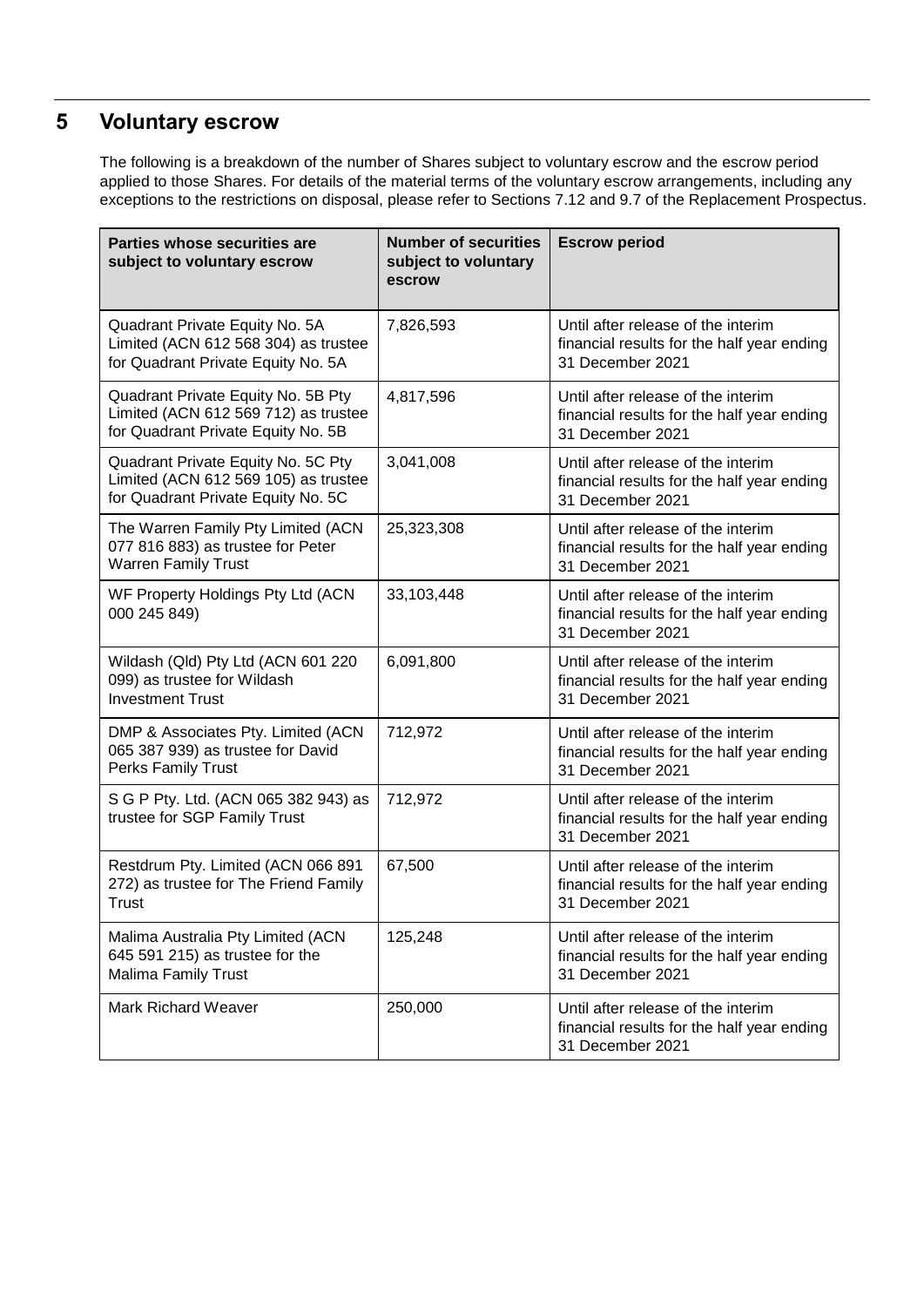#### **6 Capital Structure**

Peter Warren's capital structure as at Completion is set out as follows:

Class Number

Shares 166,555,203

## **7 ASX Waivers**

ASX has granted Peter Warren a waiver from listing rule 10.14 to the extent necessary to permit Peter Warren to issue up to \$242,578 worth of share rights under the short-term incentive plan (**STI Plan**) and up to \$80,859 worth of performance rights under the long-term incentive plan (**LTI Plan**) to Paul Warren (the **Executive Rights**) without the need for shareholder approval on the following conditions;

- (a) the initial public offering prospectus issued in connection with the listing of the Company contains the information required by Listing Rule 10.15 in respect of the proposed issue of Executive Rights;
- (b) in each case, the date by which the Company will issue the Executive Rights under the STI Plan and LTI Plan must be no later than 3 years from the date of the Company's admission to the official list of ASX; and
- (c) details of any Executive Rights issued must be published in the Company's annual report relating to the period in which they were issued.

## **8 Institutional Bookbuild**

Peter Warren confirms that in relation to the funds raised pursuant to the institutional bookbuild under the Institutional Offer (**Institutional Bookbuild**):

- (a) The number of Shares allocated under the Institutional Bookbuild (including Shares allocated under the cornerstone process) is 77,629,308 at a price of \$2.90 per Share (**Bookbuild Price**);
- (b) No promoters or related parties will be taking up a material number of Securities;
- (c) No concessionary fee or other arrangements have been entered into which have had the result that the effective transfer price paid by some allottees differs materially from the Bookbuild Price announced by Peter Warren;
- (d) No arrangements have been entered into which have had the result that some allottees receive a material benefit for agreeing to participate in the Institutional Bookbuild at the Bookbuild Price announced by Peter Warren and which is not received by other allottees; and
- (e) no arrangements have been entered into with associates of Peter Warren or the bookrunner to avoid a shortfall, or the appearance of a shortfall, in the Institutional Bookbuild.

## **9 Further Information**

In addition to the documents already described in this announcement, the following documents will be released on the ASX Market Announcements Platform at the same time as this pre-quotation disclosure:

(a) **ASX listing application**: The Company's Appendix 1A, ASX Listing Application and Agreement and Information Form and Checklist;